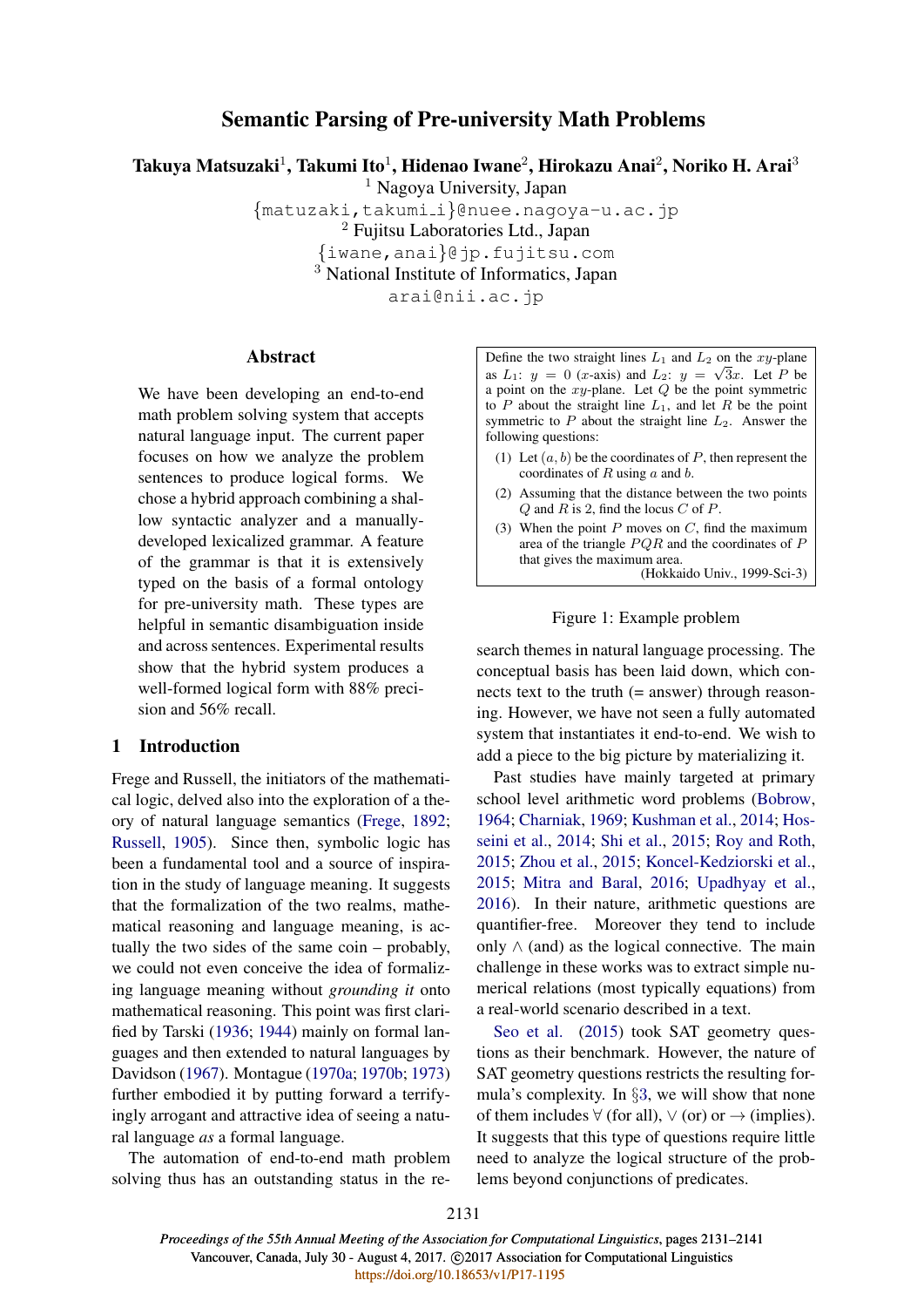

Figure 2: Overview of the end-to-end math problem solving system

We take pre-university math problems falling in the theory of real-closed fields (RCF) as our benchmark because of their variety and complexity. The subject areas include real and linear algebra, complex numbers, calculus, and geometry. Furthermore, many problems involve more than one subject: e.g., algebraic curves and calculus as in Fig. 1. Their logical forms include all the logical connectives, quantifiers, and  $\lambda$ -abstraction. Our goal is to recognize the complex logical structures precisely, including the scopes of the quantifiers and other logical operators.

In the rest of the paper, we first present an overview of an end-to-end problem solving system (§2) and analyze the complexity of the preuniversity math benchmark in comparison with others (§3). Among the modules in the end-to-end system, we focus on the sentence-level semantic parsing component and describe an extensivelytyped grammar (§4 and §5), an analyzer for the math expressions in the text  $(\S6)$ , and two semantic parsing techniques to fight against the scarcity of the training data  $(\S7)$  and the complexity of the domain (§8). Experimental results show the effectiveness of the presented techniques as well as the complexity of the task through an in-depth analysis of the end-to-end problem solving results  $(\S 9)$ .

### 2 End-to-end Math Problem Solving

Fig. 2 presents an overview of our end-to-end math problem solving system. A math problem text is firstly analyzed with a dependency parser. Anaphoric and coreferential expressions in the text are then identified and their antecedents are determined. We assume the math formulas in the problems are encoded in MathML presentation mark-up. A specialized parser processes each one of them to determine its syntactic category and semantic content. The semantic representation of each sentence is determined by a semantic parser based on Combinatory Categorial Grammar (CCG) (Steedman, 2001, 2012). The output from the CCG parser is a ranked list of sentence-level logical forms for each sentence.

|                | Succeeded       | Failed       |          |         |
|----------------|-----------------|--------------|----------|---------|
| <b>Dataset</b> | $Success\%$     | Avg.<br>Time | Timeout  | Other   |
| <b>DEV</b>     | 75.3% (131/174) | 10.5s        | $16.7\%$ | $8.1\%$ |
| <b>TEST</b>    | 78.2% (172/220) | 16.2s        | $15.0\%$ | $6.8\%$ |

Table 1: Performance of the reasoning module on *manually* formalized pre-university problems

After the sentence-level processing steps, we determine the logical relations among the sentence-level logical forms (discourse parsing) by a simple rule-based system. It produces a tree structure whose leaves are labeled with sentences and internal nodes with logical connectives. Free variables in the logical form are then bound by some quantifiers (or kept free) and their scopes are determined according to the logical structure of the problem. A semantic representation of a problem is obtained as a formula in a higher-order logic through these language analysis steps.

The logical representation is then rewritten using a set of axioms that define the meanings of the predicate and function symbols in the formula, such as maximum defined as follows:

$$
\text{maximum}(x, S) \leftrightarrow x \in S \land \forall y (y \in S \rightarrow y \leq x),
$$

as well as several logical rules such as  $\beta$ reduction. We hope to obtain a representation of the initial problem expressed in a decidable math theory such as RCF through these equivalencepreserving rewriting. Once we find such a formula, we invoke a computer algebra system (CAS) or an automatic theorem prover (ATP) to derive the answer.

The reasoning module (i.e., the formula rewriting and the deduction with CAS and ATP) of the system has been extensively tested on a large collection of manually formalized pre-university math problems that includes more than 1,500 problems. It solves 70% of the them in the time limit of 10 minutes per problem. Table 1 shows the rate of successfully solved problems in the *manually* formalized version of the benchmark problems used in the current paper.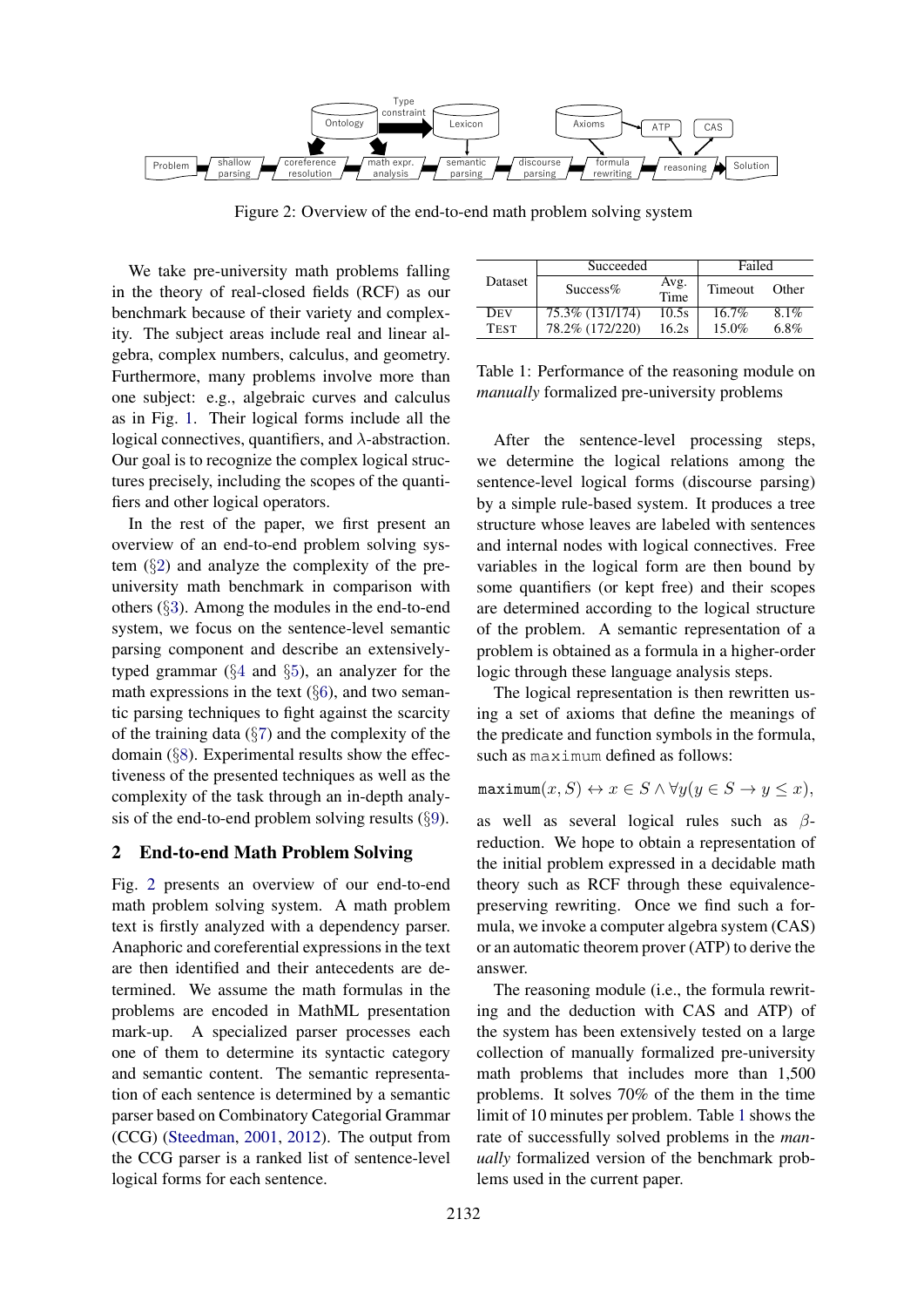|                 | Prob- | Avg.   | Avg.   | Uniq. | Atoms |           | Α    |      |      |      |      |      | Unique   |
|-----------------|-------|--------|--------|-------|-------|-----------|------|------|------|------|------|------|----------|
|                 | lems  | tokens | sents. | words |       | $\exists$ |      |      |      |      |      |      | sketches |
| JOBS            | 640   | 9.83   | .00    | 391   | 4.63  |           | 0.00 | 0.00 | 1.06 | 0.01 | 0.13 | 0.00 | 8        |
| <b>GEOQUERY</b> | 880   | 8.56   | .00    | 284   | 4.25  | 1.70      | 0.00 | 1.04 | 1.18 | 0.00 | 0.02 | 0.00 | 20       |
| GEOMETRY        | 119   | 23.64  | .74    | 202   | 11.00 | 7.45      | 0.00 | 0.06 | 1.00 | 0.00 | 0.04 | 0.00 | 4        |
| UNIV (DEV)      | 174   | 70.34  | 3.45   | 363   | 10.99 | 5.10      | 1.10 |      |      | 0.02 | 0.49 | 0.35 | 76       |
| UNIV (TEST)     | 220   | 70.85  | 4.02   | 366   | 9.70  | 4.58      |      | .00  | .62  | 0.02 | 0.28 | 0.23 | 72       |

Table 2: Profile of pre-university math benchmark data and other semantic parsing benchmark data sets

| JOBS                                |       | <b>GEOQUERY</b>                          |     | <b>GEOMETRY</b>                  |       | UNIV (DEV)                        |       |
|-------------------------------------|-------|------------------------------------------|-----|----------------------------------|-------|-----------------------------------|-------|
| $\exists P$                         | 81%   | $\sqsupset P$                            | 46% | $\exists P$                      | 94%   | $\sqsupset$                       | 25%   |
| $\boldsymbol{D}$                    | $6\%$ | $\exists P(\lambda \exists P)$           | 24% | $\exists (P \wedge \neg P)$      | $3\%$ | $\exists (P \wedge \neg P)$       | $7\%$ |
| $\exists (P \wedge \neg \exists P)$ | $5\%$ | $P(\lambda \exists P)$                   | 8%  | $\exists (P \land P(\lambda P))$ | $2\%$ | $P(\lambda \exists P)$            | 5%    |
| $\exists (P \wedge \neg P)$         | $5\%$ | $\exists (P \land P(\lambda \exists P))$ | 7%  | $P(\lambda \exists P)$           | $1\%$ | $\exists (P \wedge P(\lambda f))$ | $4\%$ |
|                                     | 97%   |                                          | 85% |                                  | 100%  |                                   | 41%   |

Table 3: Top four most frequest sketches and their coverage over the dataset

| Sketch                                                                                           | Freq. |
|--------------------------------------------------------------------------------------------------|-------|
| $\forall (P \to \exists (\forall (P \to P) \land P))$                                            |       |
| $\exists(\exists(\neg P \land P) \land P \land P(\lambda f)) \land P(\lambda(P \rightarrow P)))$ |       |
| $\exists (P \land P(\lambda(\neg P \land \exists(\exists P \land P))))$                          |       |
| $\exists (P \land P(\lambda f)) \land P(\lambda(\neg P \land P)) \land P(\lambda P)$             |       |

Table 4: Less frequent sketches in UNIV (DEV)

#### 3 Profile of the Benchmark Data

Our benchmark problems, UNIV, were collected from the past entrance exams of seven top-ranked universities in Japan. In the exams held in odd numbered years from 1999 to 2013, we exhaustively selected the problems which are ultimately expressible in RCF. They occupied 40% of all the problems. We divided the problems into two sets: DEV for development (those from year 1999 to 2005) and TEST for test (those from year 2007 to 2013). DEV was used for the lexicon development and the tuning of the end-to-end system. The problem texts (both in English and Japanese) with MathML mark-up and manually translated logical forms are publicly available at https: //github.com/torobomath.

The manually translated logical forms were formulated in a higher-order semantic language introduced later in the paper. The translation was done as faithfully as possible to the original wordings of the problems. They thus keep the inherent logical structures expressed in natural language.

Table 2 lists several statistics of the UNIV problems in the English version and their manual formalization. For comparison, the statistics of three other benchmarks are also listed. JOBS and GEO-QUERY are collections of natural language queries against databases. They have been widely used as

benchmarks for semantic parsing (e.g., Tang and Mooney, 2001; Zettlemoyer and Collins, 2005, 2007; Kwiatkowski et al., 2010, 2011; Liang et al., 2011). The queries are annotated with logical forms in Prolog. We converted them to equivalent higher-order formulas to collect comparable statistics. GEOMETRY is a collection of SAT geometry questions compiled by Seo et al. (2015). We formalized the GEOMETRY questions<sup>1</sup> in our semantic language in the same way as UNIV.

In Table 2, the first column lists the number of problems. The next three provide statistics of the problem texts: average number of words and sentences in a problem ('Avg. tokens' and 'Avg. sents'), and the number of unique words in the whole dataset.<sup>2</sup> They reveal that the sentences in UNIV are significantly longer than the others and more than three sentences have to be correctly processed for a problem.

The remaining columns provide the statistics about the logical complexities of the problems. 'Atoms' stands for the average number of the occurrences of predicates per problem. The next three columns list the number of variables bound by  $\exists$ ,  $\forall$ , and  $\lambda$ . We count sequential occurrences of the same binder as one. The columns for  $\land$ ,  $\lor$ ,  $\neg$ , and  $\rightarrow$  list the average number of them per problem.<sup>3</sup> We can see UNIV includes a wider variety of quantifiers and connectives than the others.

The final column lists the numbers of unique 'sketches' of the logical forms in the dataset. What

<sup>&</sup>lt;sup>1</sup>Including all conditions expressed in the diagrams.

<sup>&</sup>lt;sup>2</sup> All the math formulas in the texts were replaced with a special token "MATH" before counting words.

<sup>3</sup> <sup>∧</sup> and <sup>∨</sup> was counted as operators with arbitrary arity. E.g., there is only one  $\wedge$  in  $A \wedge B \wedge C$ .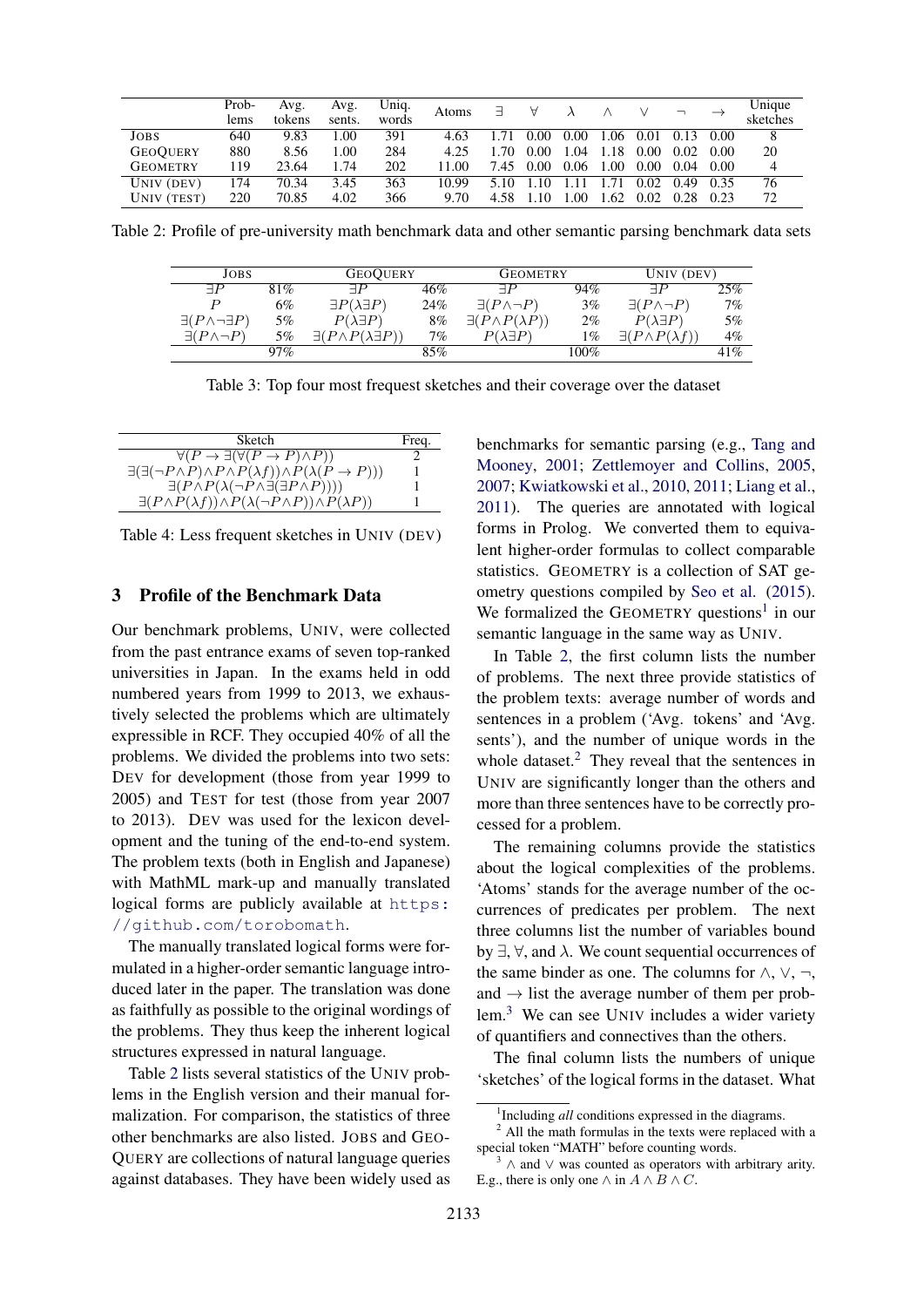we call 'sketch' here is a signature that encodes the overall structure of a logical form. Table 3 shows the top four most frequent sketches observed in the datasets. In a sketch,  $P$  stands for a (conjunction of) predicate(s) and f stands for a term.  $\exists$ ,  $\forall$ , and  $\lambda$  stand for (immediately nested sequence of) the binders.

To obtain the sketch of a formula  $\phi$ , we first replace all the predicate symbols in  $\phi$  to P and function symbols and constants to  $f$ . We then eliminate all variables in  $\phi$  and 'flatten' it by applying the following rewriting rules to the sub-formulas in  $\phi$  in the bottom-up order:

$$
f(..., f(\alpha_1, \alpha_2, ..., \alpha_n), ...) \Rightarrow f(..., \alpha_1, \alpha_2, ..., \alpha_n, ...)
$$
  
\n
$$
P(..., f(\alpha_1, \alpha_2, ..., \alpha_n), ... ) \Rightarrow P(..., \alpha_1, \alpha_2, ..., \alpha_n, ...)
$$
  
\n
$$
\alpha \lor \alpha \lor \beta \Rightarrow \alpha \lor \beta, \quad \alpha \land \alpha \Rightarrow \alpha
$$
  
\n
$$
\exists \exists \psi \Rightarrow \exists \psi, \quad \forall \forall \psi \Rightarrow \forall \psi, \quad \lambda \lambda \psi \Rightarrow \lambda \psi
$$

Finally, we sort the arguments of  $Ps$  and  $fs$  and remove the duplicates among them. For instance, to obtain the sketch of the following formula:

$$
\forall k \forall m \left( \begin{array}{c} \texttt{maximum}(m, \texttt{set}(\lambda e. (e < k)))\\ \to k-1 \leq m \wedge m < k \end{array} \right),
$$

we replace the predicate/function symbols as in:

$$
\forall k \forall m \left( \begin{array}{c} P(m, f(\lambda e.P(e,k))) \\ \rightarrow P(f(k,f),m) \wedge P(m,k) \end{array} \right),
$$

and then eliminate the variables to have:

$$
\forall \forall (P(f(\lambda P)) \to P(f(f)) \land P),
$$

and finally flatten it to:

$$
\forall (P(\lambda P) \to P).
$$

Table 3 shows that a wide variety of structures are found in UNIV while other data sets are dominated by a small number of structures. Table 4 presents some of less frequent sketches found in UNIV (DEV). In actuality, 67% of the unique sketches found in UNIV (DEV) occur only once in the dataset. These statistics suggest that the distribution of the logical structures found in UNIV, and math text in general, is very long-tailed.

# 4 A Type System for Pre-university Math

Our semantic language is a higher-order logic (lambda calculus) with parametric polymorphism. Table 5 presents the types in the language. The atomic types are defined so that they capture the selectional restriction of verbs and other

| truth values              | Bool                                                                                  |
|---------------------------|---------------------------------------------------------------------------------------|
| numbers                   | $Z$ (integers), $Q$ (rationals),                                                      |
|                           | $R$ (reals), $C$ (complex)                                                            |
| polynomials               | Polv                                                                                  |
| single variable functions | R2R $(\mathbb{R} \rightarrow \mathbb{R})$ , C2C $(\mathbb{C} \rightarrow \mathbb{C})$ |
| single variable equations | EqnR (in $\mathbb{R}$ ), EqnC (in $\mathbb{C}$ )                                      |
| points in 2D/3D space     | 2d. Point, 3d. Point                                                                  |
| geometric objects         | 2d.Shape, 3d.Shape                                                                    |
| vectors and matrices      | 2d. Vector, 3d. Vector                                                                |
| matrices                  | 2d.Matrix, 3d.Matrix                                                                  |
| angles                    | 2d.Angle, 3d.Angle                                                                    |
| number sequences          | Sea                                                                                   |
| cardinals and ordinals    | Card.Ord                                                                              |
| ratios among numbers      | Ratio                                                                                 |
| limit values of functions | LimitVal                                                                              |
| integer division          | QuoRem                                                                                |
| polymorphic containers    | SetOf( $\alpha$ ), ListOf( $\alpha$ )                                                 |
| polymorphic tuples        | Pair $(\alpha, \beta)$ , Triple $(\alpha, \beta, \gamma)$                             |

Table 5: Types defined in the semantic language

argument-taking phrases as precisely as possible. For instance, an equation in real domain, e.g.,  $x^2 - 1 = 0$ , can be regarded as a set of reals, i.e.,  ${x \mid x^2 - 1 = 0}$ . However, we never say 'a solution of a set.' We thus discriminate an equation from a set in the type system even though the concept of equation is mathematically dispensable.

Entities of equation and set are built by constructor functions that take a higher-order term as the argument as in eqn( $\lambda x.x^2 - 1$ ) and set( $\lambda x.x^2 - 1$ ). Related concepts such as 'solution' and 'element' are defined by the axioms for corresponding function and predicate symbols:

$$
\forall f \forall x (\texttt{solution}(x, \texttt{eqn}(f)) \leftrightarrow fx) \forall s \forall x (\texttt{element}(x, \texttt{set}(s)) \leftrightarrow sx).
$$

Distinction of cardinal numbers (Card) and ordinal numbers (Ord), and the introduction of 'integer division' type (QuoRem) are also linguistically motivated. The former is necessary to capture the difference between, e.g.,  $k$ th integer in  $n_1, n_2, \ldots, n_m$ ' and 'k integers in  $n_1, n_2, \ldots, n_m$ .' An object of type QuoRem is conceptually a pair of integers that represent the quotient and the remainder of integer division. It is linguistically distinct from the type of Pair $(Z, Z)$  because, e.g., in

Select a pair of integers  $(n, m)$  and divide n by m. If the remainder (of  $\phi$ ) is zero, ...

the null (i.e., omitted) pronoun  $\phi$  has 'the result of division  $n/m'$  as its antecedent but not  $(n, m)$ .

Polymorphism is a mandatory part of the language. Especially, the semantics of plural noun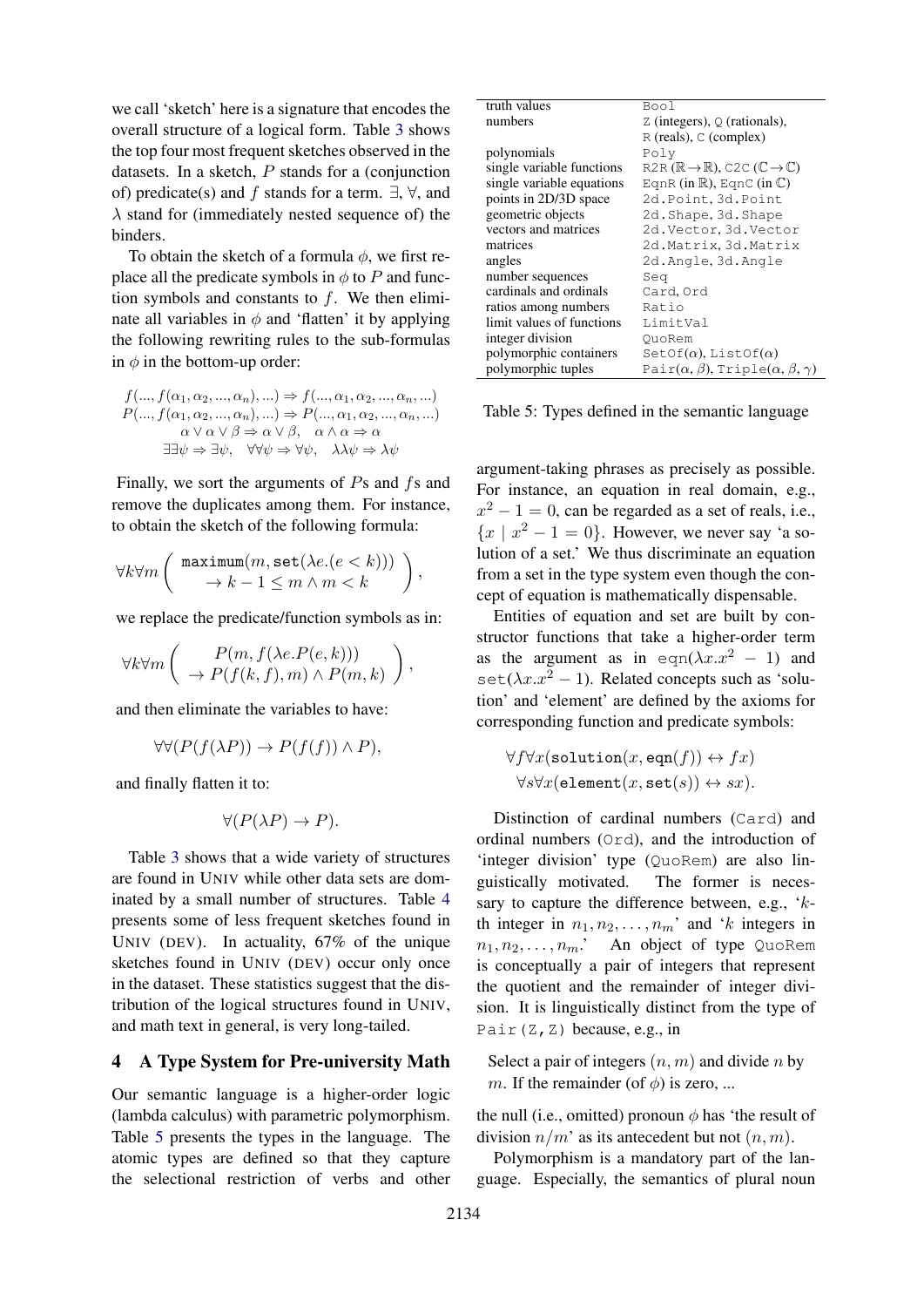|  | When                                                                 | any k in K is divided by $m$ ,                                                         | the quotient                                        | is 3.               |
|--|----------------------------------------------------------------------|----------------------------------------------------------------------------------------|-----------------------------------------------------|---------------------|
|  | $S/(S\backslash NP)/Sa$                                              | Sa                                                                                     | $\mathbf{T} \setminus NP/(\mathbf{T} \setminus NP)$ | $S\backslash NP$    |
|  | : $\lambda P \cdot \lambda Q \cdot \pi_2(P) \rightarrow Q(\pi_1(P))$ | : $(\texttt{quorem}(k,m), (\exists k; k \in K))$                                       | : $\lambda P.\lambda x.P$ (quo_of(x))               | : $\lambda x.(x=3)$ |
|  |                                                                      | $S/(S\backslash NP): \lambda Q.(\exists k; k \in K) \rightarrow Q(\text{quorem}(k,m))$ | $S\backslash NP: \lambda x.$ quo_of $(x)=3$         |                     |
|  |                                                                      | $S: (\exists k; k \in K) \rightarrow \texttt{quo_of}(\texttt{quorem}(k,m)) = 3$        |                                                     |                     |

Figure 3: Sketch of the derivation tree for a sentence including an action verb and quantification

phrases is expressed by polymorphic lists and tuples: e.g., 'the radii of the circles  $C_1$ ,  $C_2$ , and  $C_3$ ' is of type ListOf $(R)$  and 'the function f and its maximum value' is of type Pair (R2R, R).

# 5 Lexicon and Grammar

#### 5.1 Combinatory Categorial Grammar

An instance of CCG grammar consists of a *lexicon* and a small number of *combinatory rules*. A lexicon is a set of *lexical items*, each of which associates a word surface form with a syntactic category and a semantic function: e.g.,

$$
\mathit{sum} \ :: \ \mathsf{NP}/\mathsf{PP} : \lambda x.\mathtt{sum\_of}(x)
$$

*intersects* ::  $S\NP/PP : \lambda y.\lambda x.\text{intersect}(x, y)$ 

A syntactic category is one of atomic categories, such as NP, PP, and S, or a complex category in the form of  $X/Y$  or  $X\Y$ , where X and Y are syntactic categories.

The syntactic categories and the semantic functions of constituents are combined by applying combinatory rules. The most fundamental rules are forward  $(>)$  and backward  $($   $)$  application:

$$
> \frac{\mathbf{X}/\mathbf{Y}:f \quad \mathbf{Y}:x}{\mathbf{X}:fx} \quad <\frac{\mathbf{Y}:x \quad \mathbf{X}\backslash \mathbf{Y}:f}{\mathbf{X}:fx}
$$

The atomic categories are further classified by *features* such as num(ber) and case of noun phrases. In the current paper, the features are written as in NP[num=pl,case=acc].

#### 5.2 A Japanese CCG Grammar and Lexicon

We developed a Japanese CCG following the analysis of basic constructions by Bekki (2010) but significantly extending it by covering various phenomena related to copula verbs, action verbs, argument-taking nouns, appositions and so forth. The semantic functions are defined in the format of a higher-order version of dynamic predicate logic (Eijck and Stokhof, 2006). The dynamic property is necessary to analyze semantic phenomena related to quantifications, such as donkey anaphora. In the following examples, we use English instead of Japanese and the standard notation of higher-order logic for the sake of readability.

We added two atomic categories, Sn and Sa, to the commonly used S, NP, and N. Category Sn is assigned to a proposition expressed as a math formula, such as ' $x > 0$ '. Semantically it is of type Bool but syntactically it behaves both like a noun phrase and a sentence.

Category Sa is assigned to a sentence where the main verb is an action verb such as *add* and *rotate*. Such a sentence introduces the result of the action as a discourse entity (i.e., what can be an antecedent of coreferential expressions). The action verbs can also mediate quantification as in:

When any  $k \in K$  is divided by m, the quotient is 3.  $\forall k (k \in K \rightarrow \texttt{quo_of}(\texttt{quorem}(k,m)) = 3)$ 

where  $\text{quorem}(k, m)$  represents the result of the division (i.e., the pair of the quotient and the remainder) and quo\_of is a function that extracts the quotient from it. To handle such phenomena, we posit the semantic type of Sa as Pair $(\alpha, \alpha)$ Bool) where the two components respectively bring the result of an action and the condition on it (including quantification). Fig. 3 presents a derivation tree for the above example.<sup>4</sup>

The atomic category NP, N, and Sa in our grammar have type feature. Its value is one of the types defined in the semantic language or a *type variable* when the entity type is underspecified. The lexical entry for '(an integer) *divides* (an integer)' and '(a set) *includes* (an element)' would thus have the following categories (other features than type are not shown):

*divides* :: S\NP[type=Z]/NP[type=Z] *includes* ::  $S\NP[t|type=SetOf(\alpha)]/NP[t|type=\alpha]$ 

When defining a lexical item, we don't have to explicitly specify the type features in most cases. They can be usually inferred from the definition of

<sup>&</sup>lt;sup>4</sup> In Fig. 3, the semantic part is in the dynamic logic format as in our real grammar where the dynamic binding  $(\exists x; \phi) \rightarrow \psi$  is interpreted as  $\forall x(\phi \rightarrow \psi)$  in the standard predicate logic. Following our analysis of an analogous construction in Japanese, the null pronoun after 'the quotient' is filled by analysing the second clause as including a gap rather than filling it by zero-pronoun resolution.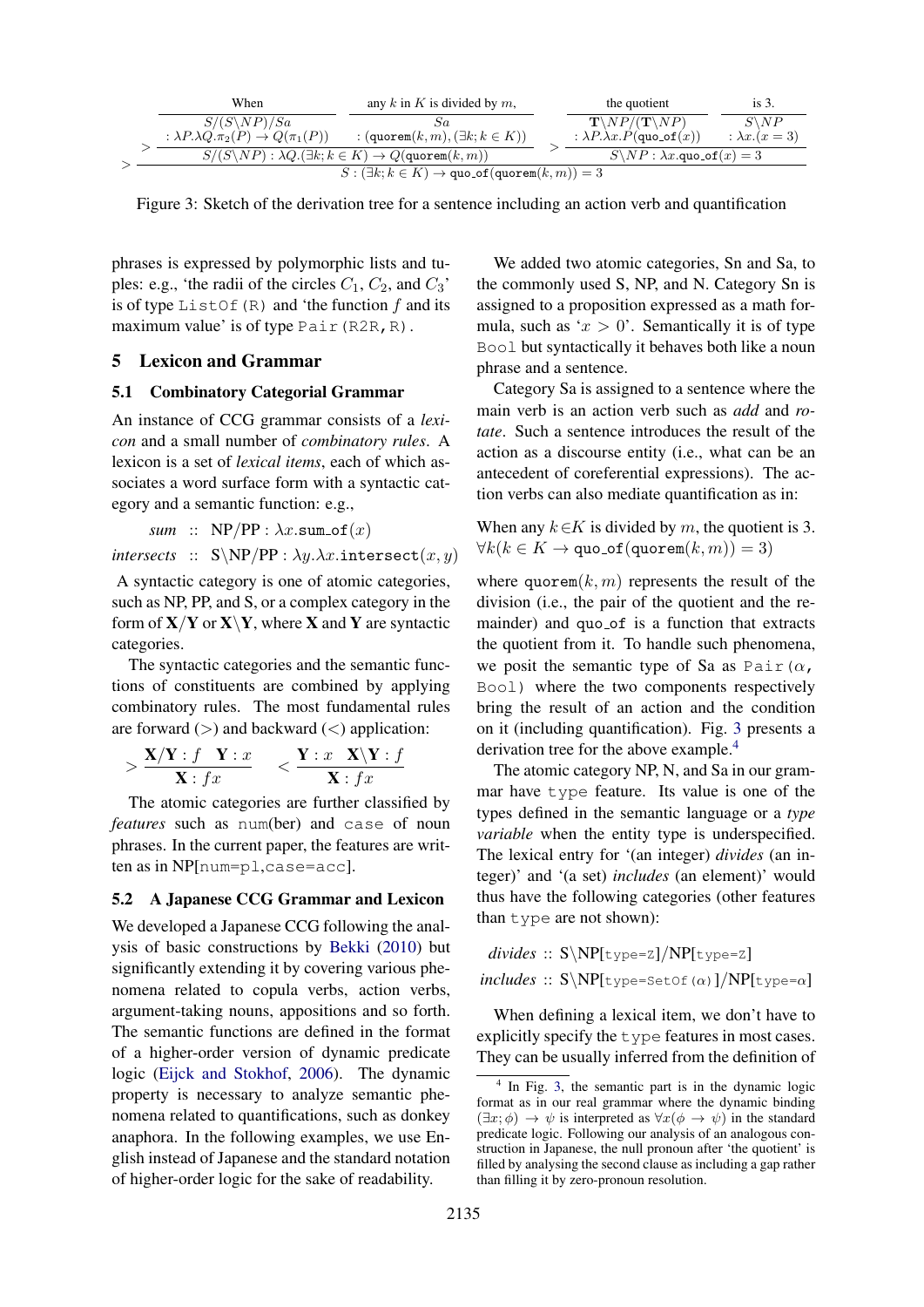the semantic function. In the above example, *divides* will have  $\lambda y.\lambda x.(x|y)$  and *includes* will have  $\lambda y.\lambda x.(y \in x)$  as their semantic functions. For both cases, the type feature of the NP arguments can be determined from the type definitions of the operators  $|$  and  $\in$  in the ontology.

The lexicon currently includes 54,902 lexical items for 8,316 distinct surface forms, in which 5,094 lexical items for 1,287 surface forms are for function words and functional multi-word expressions. The number of unique categories in the lexicon is 10,635. When the type features are ignored, there are still 4,026 distinct categories.

### 6 Math Expression Analysis

The meaning of a math expression is composed with the semantic functions of surrounding words to produce a logical form. We dynamically generate lexical items for each math expression in a problem. Consider the following sentence including two 'equations':

If  $a^2-4=0$ , then  $x^2+ax+1=0$  has a real solution.

The latter,  $x^2+ax+1=0$ , should receive a lexical item of a noun phrase, NP : eqn( $\lambda$ x.x<sup>2</sup> + a + 1), but the former,  $a^2 - 4 = 0$ , should receive category S since it denotes a proposition. Such disambiguation is not always possible without semantic analysis of the text. We thus generate more than one lexical item for ambiguous expressions and let the semantic parser make a choice.

To generate the lexical items, we first collect appositions to the math expressions, such as 'integer *n* and *m*' and 'equation  $x^2 + a = 0$ ,' and use them as the type constraints on the variables and the compound expressions. Compound expressions are then parsed with an operator precedence parser (Aho et al., 2006). Overloaded operators, such as  $+$  for numbers and vectors, are resolved using the type constrains whenever possible. Finally, we generate all possible interpretations of the expressions and select appropriate syntactic categories.

We have seen only three categories of math expressions: NP, Sn, and  $T/(T\N)$ . The last one is used for a NP with post-modification, as in:





Figure 4: Bunsetsu dependency structure (top) and CCG derivation tree (bottom)

# 7 Two-step Semantic Parsing

Two central issues in parsing are the cost of the search and the accuracy of disambiguation. Supervised learning is commonly used to solve both. It is however very costly to create the training data by manually annotating a large number of sentences with CCG trees. Past studies have tried to bypass it by so-called weak supervision, where a parser is trained only with the logical form (e.g., Kwiatkowski et al. 2011) or even only with the answers to the queries (e.g., Liang et al. 2011).

Although the adaptation of such methods to the pre-university math data is an interesting future direction, we developed yet another approach based on a hybrid of shallow dependency parsing and the detailed CCG grammar. The syntactic structure of Japanese sentences has traditionally been analyzed based on the relations among word chunks called *bunsetsu*s. A bunsetsu consists of one or more content words followed by zero or more function words. The dependencies among bunsetsus mostly correspond to the predicate-argument and interclausal dependencies (Fig. 4). The dependency structure hence matches the overall structure of a CCG tree only leaving the details unspecified.

We derive a full CCG-tree by using a bunsetsu dependency tree as a constraint. We assume: (i) the fringe of each sub-tree in the dependency tree has a corresponding node in the CCG tree. We call such a node in the CCG tree 'a matching node.' We further assume: (ii) a matching node is combined with another CCG tree node whose span includes at least one word in the head bunsetsu of the matching node. Fig. 5 presents an example of a sentence consisting of four bunsetsus (rounded squares), each of which contains two words. In the figure, the  $i$ -th cell in the  $k$ -th row from the bottom is the CKY cell for the span from  $i$ -th to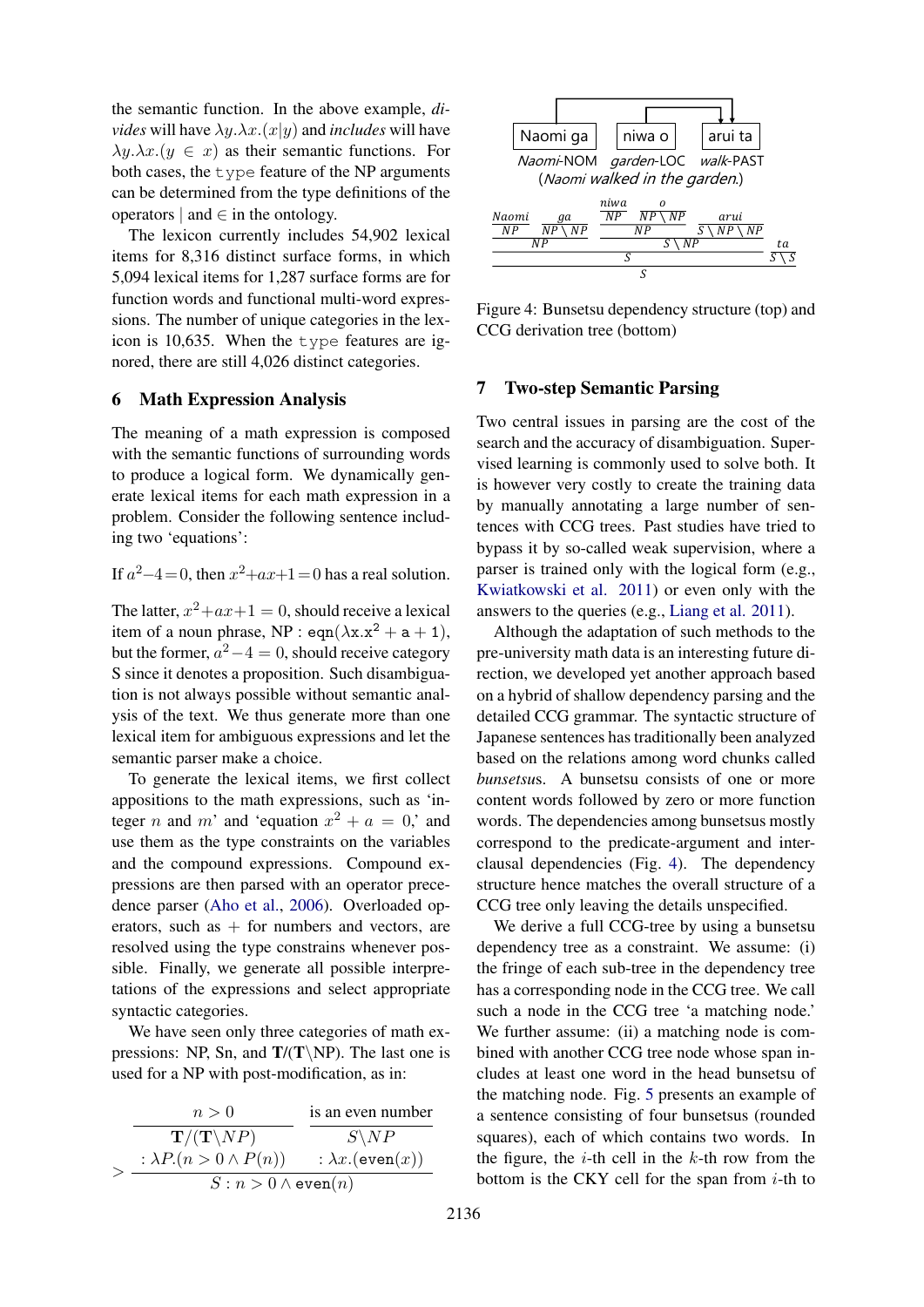

Figure 5: Restricted CKY parsing based on a shallow dependency structure

 $(i+k-1)$ -th words. Under the two assumptions, we only need to fill the hatched cells given the dependency structure shown below the CKY chart. The hatched cells with a white circle indicate the positions of the matching nodes.

Even under the constraint of a dependency tree, it is impractical to do exhaustive search. We use beam search based on a simple score function on the chart items that combines several features such as the number of atomic categories in the item. We also use N-best dependency trees to circumvent the dependency errors. The restricted CKY parsing is repeated on the N-best dependency trees until a CCG tree is obtained. Our hope is to reject a dependency error as violation of the syntactic and semantic constraints encoded in the CCG lexicon. In the experiment, we used a Japanese dependency parser developed by Kudo and Matsumoto  $(2002)$ . We modified it to produce N-best outputs and used up to 20-best trees per sentence.

# 8 Global Type Coherency

The well-typedness of the logical form is usually guaranteed by the combinatory rules. However, they do not always guarantee the type coherency among the interpretations of the math expressions.

For instance, consider the following derivation:

| if $x + y \in U$ ,                                                          | then $x + z \in V$ . |
|-----------------------------------------------------------------------------|----------------------|
| $S/S: \lambda P.({\rm add_R}(x,y)\in U\to P) \quad S:{\rm add_V}(x,y)\in V$ |                      |
| $S: \text{add}_{R}(x, y) \in U \to \text{add}_{V}(x, z) \in V$              |                      |

The  $+$  symbol is interpreted as the addition of real numbers  $(add_R)$  in the first clause but that of vectors ( $\text{add}_V$ ) in the second one. The logical form is not typable because the two occurrences of  $x$  must have different types. The forward application rule does not reject this derivation since the categories of the two clauses perfectly match the rule schema.

We can reject such inconsistency by doing type checking on the logical form at every step of the

Algorithm 1 Global type coherence check

```
procedure PARSEPROBLEM
   Envs \leftarrow \emptyset; AllDerivs \leftarrow []
   for each sentence s in the problem doChart ← INITIALIZECKYCHART(s, Envs)
       Derivs ← TWOSTEPPARSING(s, Chart)
       Envs ← UPDATEENVIRONMENTS(Envs, Derivs)
       AllDerivs ← AllDerivs ⊕ [Derivs]
   return AllDerivs
```

```
// s: a sentence; Envs: a set of environments
procedure INITIALIZECKYCHART(s, Envs)
   Chart ← empty CKY chart
   for each token t in s do
       for each lexical item C : f for t do
           \textit{1/IC}: category, f: semantic function
           if t is a math expression then
               for each environment Γ ∈ Envs do
                   if \Gamma is unifiable with FV(f) then
                       add (C, \Gamma \sqcup \mathrm{FV}(f)) to Chart
            else // t is a normal word
               add (C, ∅) to Chart
```
return *Chart*

 $FV(f)$ : the environment that maps the free variables in a semantic function  $f$  to their principal types determined by type inference on f.

// *Envs*: a set of environments; *Derivs*: derivations trees procedure UPDATEENVIRONMENTS(*Envs*, *Derivs*)  $NewEnvs \leftarrow \emptyset$  // environments for the next sentence for each derivation d ∈ *Derivs* do  $\Gamma \leftarrow$  the environment at the root of d if  $\Gamma \neq \emptyset$  then // update the environments  $NewEnvs \leftarrow NewEnvs \cup \{\Gamma\}$ else // no update: there was no math expression *NewEnvs* ← *NewEnvs* ∪ *Envs* // eliminate those subsumed by other environments return MOSTGENERALENVIRONMENTS(*NewEnvs*)

derivation. It is however quite time consuming because we cannot use dynamic programming any more and need to do type checking on numerous chart items. Furthermore, such type inconsistency may happen *across* sentences. Instead, we consider the *type environment* while parsing. A type environment, written as  $\{v_1 : T_1, v_2 : T_2, \dots\}$ , is a finite function from variables to type expressions. A pair  $v : T$  means that the variable v must be of type T or its instance (e.g.,  $SetOf(R)$  is an instance of  $\text{SetOf}(\alpha)$ ). For example, the logical form of the first clause of the above sentence is typable under  $\{x:\mathbb{R}, y:\mathbb{R}, z:\alpha, U:\mathsf{SetOf}(\mathbb{R}), V:\beta\},\$ but that of the second clause isn't. Please refer, e.g., to (Pierce, 2002) for the formal definitions. Two environments  $\Gamma_1$  and  $\Gamma_2$  are *unifiable* iff there exists a substitution  $\sigma$  that maps the type variables in  $\Gamma_1$  and  $\Gamma_2$  to some type expressions so that  $\Gamma_1 \sigma = \Gamma_2 \sigma$  holds. We write  $\Gamma_1 \sqcup \Gamma_2$  for the result of such substitution (i.e., unification) with the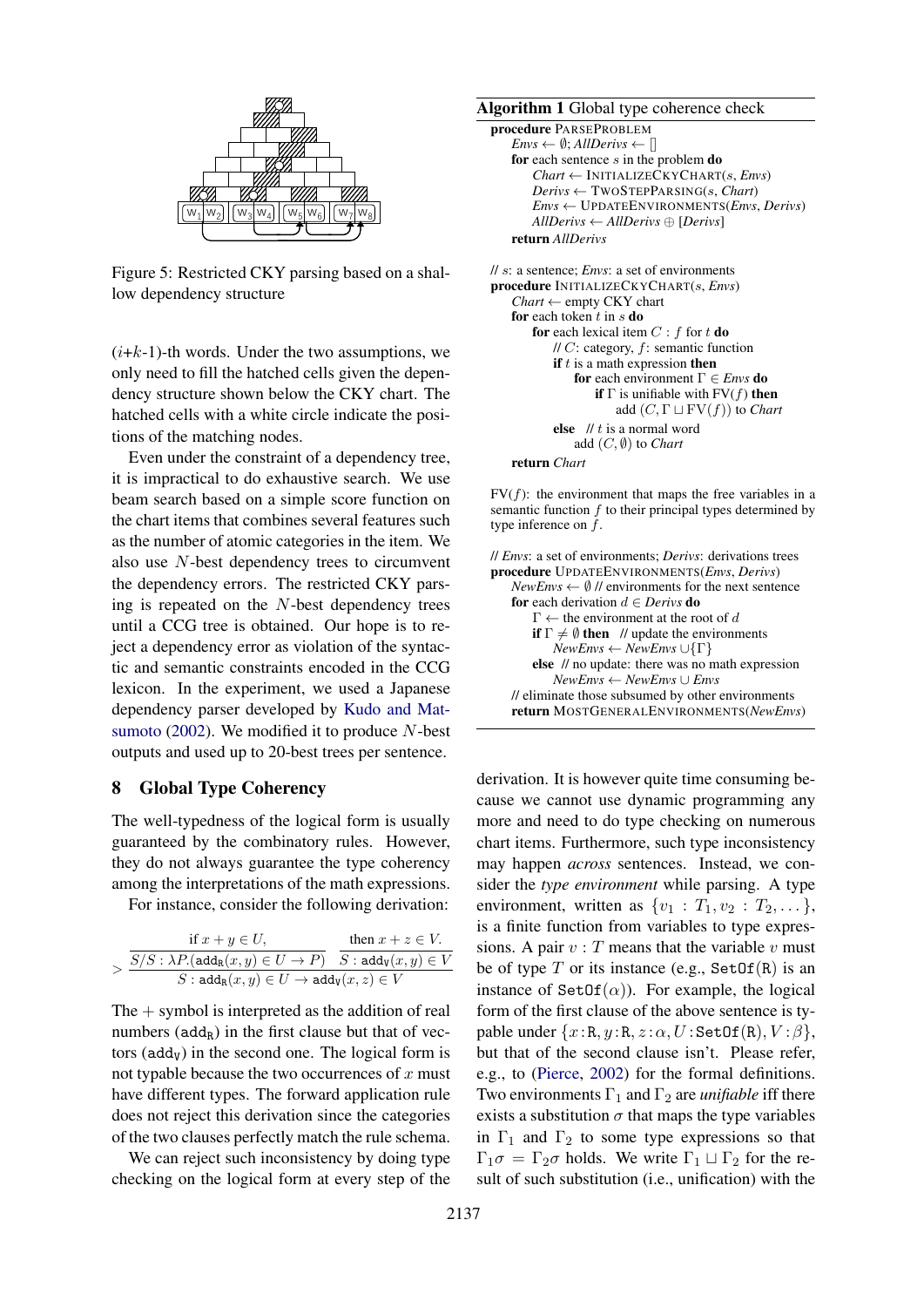$$
<\frac{\frac{n}{(NP[\alpha],\{n:\alpha\})}>\frac{\overline{(S\backslash NP[\textbf{Z}],NP[\textbf{Z}],\emptyset)}\ \overline{(NP[\textbf{Z}],\emptyset)}}{(S\backslash NP[\textbf{Z}],\emptyset)}}{S\backslash (S\backslash NP[\textbf{Z}],\emptyset)}>\frac{\text{iff}\qquad n\in U}{\frac{(S\backslash S/Sn,\emptyset)}{(S\backslash S/Sn,\emptyset)}\frac{Sn,\{n:\beta,U:\texttt{SetOf}(\beta)\}}{(Sn,\{n:\beta,U:\texttt{SetOf}(\beta)\})}}{S\backslash S,\{n:\beta,U:\texttt{SetOf}(\beta)\})}
$$

Figure 6: CCG parsing with type environment

| <b>Dataset</b> | Correct  | Time-<br>out | Wrong    | No<br><b>RCF</b> | Parse<br>failure |
|----------------|----------|--------------|----------|------------------|------------------|
| <b>DEV</b>     | 27.6%    | $10.9\%$     | $12.1\%$ | $12.1\%$         | 37.4%            |
| <b>TEST</b>    | $11.4\%$ | $1.8\%$      | 11.4%    | $6.8\%$          | 68.6%            |

(Correct: correct answer; Timeout: reasoning did not finish in 10 min; Wrong: wrong answer; No RCF: no RCF formula was obtained by rewriting the logical form; Parse failure: at least one sentence in the problem did not receive a CCG tree)

Table 6: Result of end-to-end problem solving

| <b>Dataset</b> | Dep.        | Parsed Sentences (%) |         |        |          |  |  |
|----------------|-------------|----------------------|---------|--------|----------|--|--|
|                | train       | $N=1$                | $N = 5$ | $N=10$ | $N = 20$ |  |  |
| Dev            | <b>News</b> | 48.9                 | 69.1    | 72.6   | 76.6     |  |  |
|                | News+Math   | 70.5                 | 81.6    | 84.6   | 86.4     |  |  |
| <b>TEST</b>    | <b>News</b> | 46.6                 | 58.7    | 61.9   | 64.7     |  |  |
|                | News+Math   | 59.3                 | 65.3    | 66.9   | 68.3     |  |  |

Table 7: Fraction of sentences on which a CCG tree was obtained in top  $N$  dependency trees

most general  $\sigma$  (most general unifier, mgu).

We associate a type environment with each chart item and refine it through parsing. The type constraints implied in a discourse are accumulated in the environment and block the generation of incoherent derivations (Algorithm 1). Fig. 6 presents an example of a parsing result, in which the type constraints implied in the two clauses are unified at the root and the type of  $U$  is determined. When we apply a combinatory rule, we first check if the environments of the child chart items are unifiable. If so, we put the unified environment in the parent item and apply the unifier to the type features in the parent category. For instance, the forward application rule is revised as follows:

 $(X/Y, \Gamma_1) + (Y, \Gamma_2) \rightarrow (X\sigma, \Gamma_1 \sqcup \Gamma_2),$ 

where  $\sigma$  is the mgu of  $\Gamma_1$  and  $\Gamma_2$  and  $X\sigma$  means the application of  $\sigma$  to the type features in X.<sup>5</sup>

# 9 Experiments and Analysis

This section presents the overall performance of the current end-to-end system and demonstrates the effectiveness of the proposed parsing techniques. We also present an analysis of the failures.

Table 6 presents the result of end-to-end problem solving on the UNIV data. It shows the failure in the semantic parsing is a major bottleneck in the current system. Since a problem in UNIV includes more than three sentences on average, parsing a whole problem is quite a high bar for a semantic parser. It is however necessary to solve it by the nature of the task. Once a problem-level logical form was produced, the system yielded a correct solution for 44% of such problems in DEV and 36% in TEST.

Table 7 lists the fraction of the sentences on which the two-step parser produced a CCG tree within top- $N$  dependency trees. We compared the results obtained with the dependency parser trained only on a news corpus (News) (Kurohashi and Nagao, 2003), which is annotated with bunsetsu level dependencies, and that trained additionally with a math problem corpus consisting of  $6,000$  sentences<sup>6</sup> (News+Math). The math problem corpus was developed according to the same annotation guideline for the news corpus. The attachment accuracy of the dependency parser was 84% on math problem text when trained only on the news corpus but improved to 94% by the addition of the math problem corpus. The performance gain by increasing  $N$  is more evident in the results with the News parser than that with the News+Math parser. It suggests the grammar properly rejected wrong dependency trees, which were ranked higher by the News parser. The effect of the additional training is very large at small Ns and still significant at  $N = 20$ . It means that we successfully boosted both the speed and the success rate of CCG parsing only with the shallow dependency annotation on in-domain data.

<sup>5</sup> To be precise, we also consider the type constraints induced through the unification of the *categories*. It can be seen in the derivation step for "*n* divides  $12$ " in Fig. 6, where the new constraint n : Z is induced by the unification of  $NP[\alpha]$ and NP[Z] and merged into the environment of the parent.

<sup>6</sup> No overlap with DEV and TEST sections of UNIV.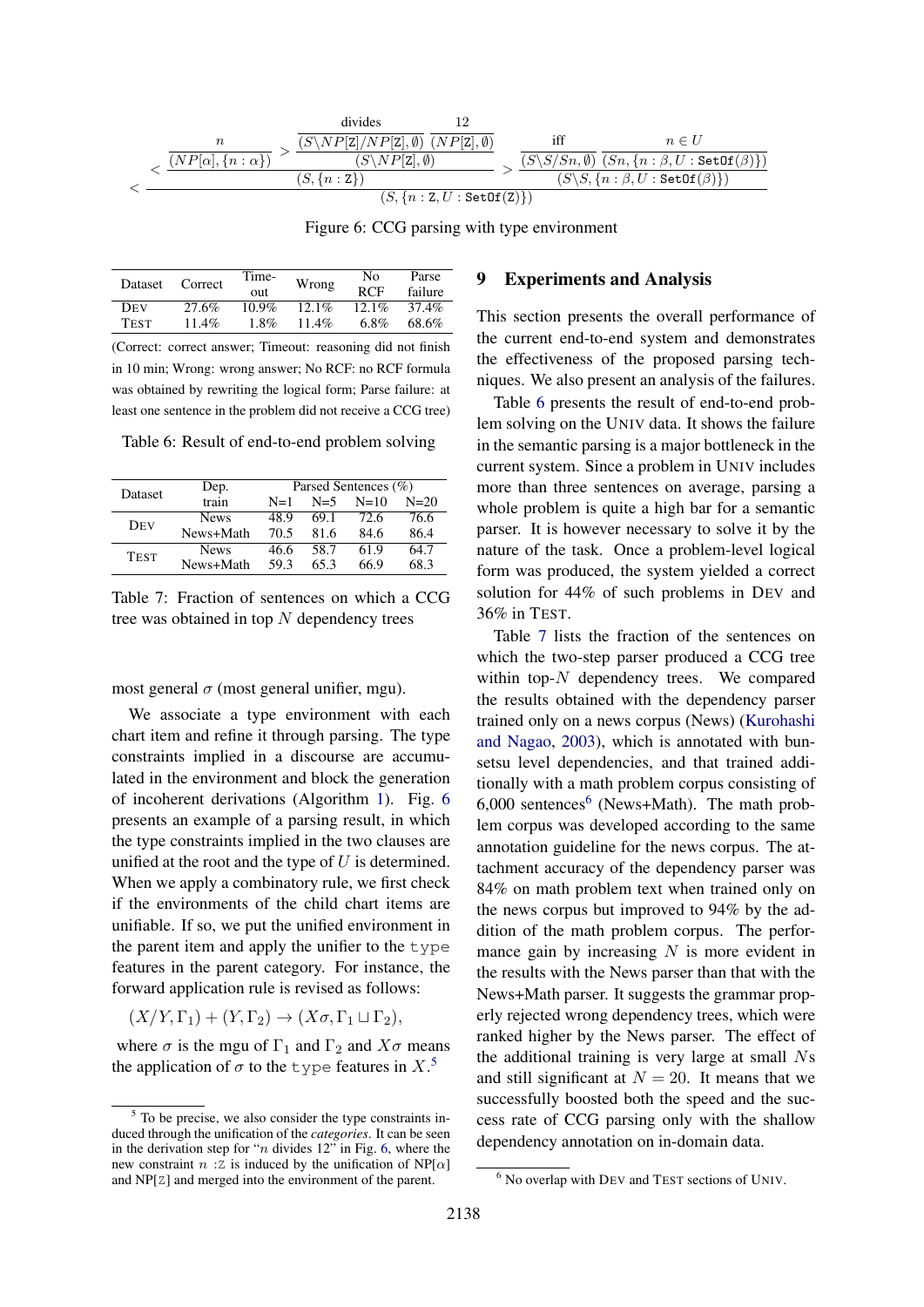| Dataset     | Parsing w/ | <b>Typing</b>   | Correct       |
|-------------|------------|-----------------|---------------|
|             | type env.  | failure $(\% )$ | answer $(\%)$ |
| <b>DEV</b>  | no         | 9.8%            | 21.8%         |
|             | yes        | 0.6%            | 27.6%         |
| <b>TEST</b> | no         | $8.6\%$         | $8.6\%$       |
|             | yes        | $0.0\%$         | 11.4%         |

Table 8: Effect of parsing with type environment

| Freq. | Reason for the parse failures (on TEST-2007) |
|-------|----------------------------------------------|
| 17    | Unknown usage of known content words         |
| 9     | Unknown content words                        |
| 8     | Errors in coreference resolution             |
| 4     | Missing math expression interpretaions       |
| 3     | Unknown usage of known function words        |
| 3     | Unknown function words                       |
|       | No correct dependency tree in 20-best        |
|       |                                              |

Table 9: Reasons for the parse failures

Table 8 shows the effect of CCG parsing with type environments. The column headed 'Typing failure' is the fraction of the problems on which no logical form was obtained due to typing failure. Parsing with type environment eliminated almost all such failures and significantly improved the number of correct answers. The remaining type failure was due to beam thresholding where a necessary derivation fell out of the beam.

Table 9 lists the reasons for the parse failures on 1/4 of the TEST section (the problems taken from exams on 2007). In the table, "unknown usage" means a missing lexical item for a word already in the lexicon. "Unknown word" means no lexical item was defined for the word. Collecting unknown usages (especially that of a function word) is much harder than just compiling a list of words. Our experience in the lexicon development tells us that once we find a usage example, in the large majority of the cases, it is not difficult to write down its syntactic category and semantic function. Table 9 suggests that we can efficiently detect and collect unknown word usages through parsing failures on a large raw corpus of math problems.

Table 10 presents the accuracy of the sentenceand problem-level logical forms produced on the year 1999 subset of DEV and the year 2007 subset of TEST. Although the recall on the unseen test data is not as high as we hope, the high precision of the sentence-level logical forms is encouraging.

Table 11 provides the counts of the error types found in the wrong sentence-level logical forms produced on DEV-1999 and TEST-2007. It reveals the majority of the errors are related to the choice of quantifier  $(\exists, \forall, \text{ or free})$  and logical op-

|           | <b>Dataset</b>   | Precision     | Recall       |
|-----------|------------------|---------------|--------------|
| sentence- | <b>DEV-1999</b>  | 83\% (64/77)  | 72\% (64/89) |
| level     | <b>TEST-2007</b> | 88% (64/73)   | 56% (64/114) |
| problem-  | <b>DEV-1999</b>  | 75\% (18/24)  | 45\% (18/40) |
| level     | <b>TEST-2007</b> | (8/16)<br>50% | 15\% (8/53)  |

Table 10: Accuracy of logical forms

| Error type                       | DEV- | TEST- |
|----------------------------------|------|-------|
|                                  | 1999 | 2007  |
| Bind a variable or leave it free |      |       |
| Wrong math expr. interpretaion   |      |       |
| Quantifier choice                |      |       |
| Quantifier scope                 |      |       |
| Logical connective choice        |      |       |
| Logical connective scope         |      |       |
| Others                           |      |       |

Table 11: Types of errors in the logical forms

erators (e.g.,  $\rightarrow$  vs.  $\leftrightarrow$ ) as well as the determination of their scopes. Meanwhile, we did not find an error related to the predicate-argument structure of a logical form. This fact and the results in Table 6 suggest that the selectional restrictions, encoded in the lexicon, properly rejected nonsensical predicate-argument relations. Our next step is to introduce a more sophisticated disambiguation model on top of the grammar, enjoying the properly confined search space.

### 10 Conclusion

We have explained why the task of end-to-end math problem solving matters for a practical theory of natural language semantics and introduced the semantic parsing of pre-university math problems as a novel benchmark. The statistics of the benchmark data revealed that it includes far more complex semantic structures than the other benchmarks. We also presented an overview of an endto-end problem solving system and described two parsing techniques motivated by the scarcity of the annotated data and the need for the type coherency of the analysis. Experimental results demonstrated the effectiveness of the proposed techniques and showed the accuracy of the sentence-level logical form was 88% precision and 56% recall. Our future work includes the expansion of the lexicon with the aid of the semantic parser and the development of a disambiguation model for the binding and scoping structures.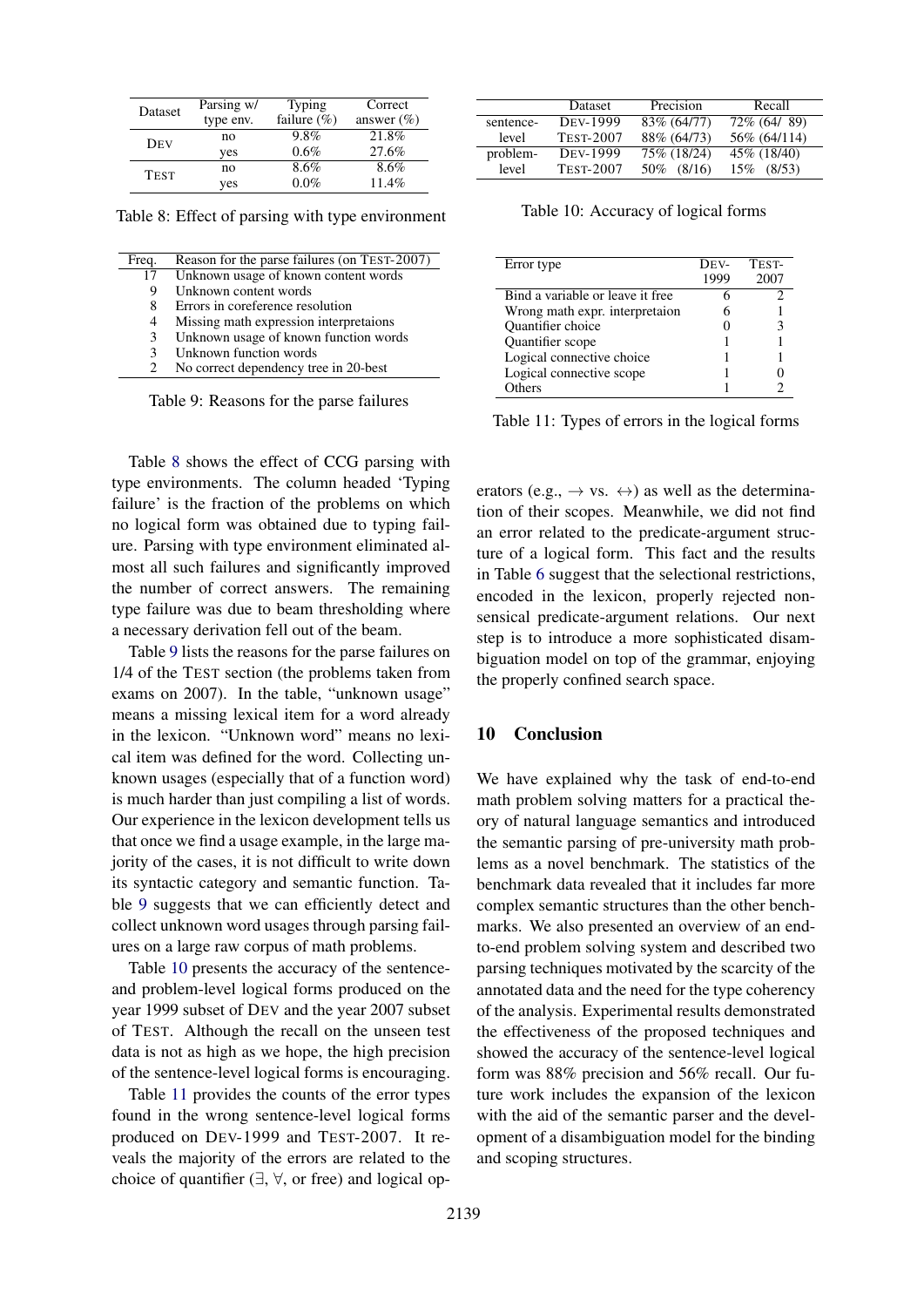#### References

- Alfred V. Aho, Monica S. Lam, Ravi Sethi, and Jeffrey D. Ullman. 2006. *Compilers: Principles, Techniques, and Tools (2nd Edition)*. Addison-Wesley Longman Publishing Co., Inc.
- Daisuke Bekki. 2010. *Nihongo-bunpou no keishikiriron (in Japanese)*. Kuroshio Shuppan.
- Daniel Gureasko Bobrow. 1964. *Natural language input for a computer problem solving system*. Ph.D. thesis, Massachusetts Institute of Technology.
- Eugene Charniak. 1969. Computer solution of calculus word problems. In *Proceedings of the 1st International Joint Conference on Artificial Intelligence*. San Francisco, CA, USA, pages 303–316. http://dl.acm.org/citation.cfm?id=1624562.1624593.
- Donald Davidson. 1967. Truth and meaning. *Synthese* 17(1):304–323.
- Jan Van Eijck and Martin Stokhof. 2006. The gamut of dynamic logic. In *Handbook of the History of Logic, Volume 6 Logic and the Modalities in the Twentieth Century*, Elsevier, pages 499–600.
- Gottlob Frege. 1892. Über Sinn und Bedeutung. *Zeitschrift fur Philosophie und philosophische Kri- ¨ tik* 100:25–50.
- Mohammad Javad Hosseini, Hannaneh Hajishirzi, Oren Etzioni, and Nate Kushman. 2014. Learning to solve arithmetic word problems with verb categorization. In *Proceedings of the 2014 Conference on Empirical Methods in Natural Language Processing*. pages 523–533. http://aclweb.org/anthology/D/D14/D14-1058.pdf.
- Rik Koncel-Kedziorski, Hannaneh Hajishirzi, Ashish Sabharwal, Oren Etzioni, and Siena Ang. 2015. Parsing algebraic word problems into equations. *Transactions of the Association for Computational Linguistics* 3:585–597.
- Taku Kudo and Yuji Matsumoto. 2002. Japanese dependency analysis using cascaded chunking. In *CoNLL 2002: Proceedings of the 6th Conference on Natural Language Learning 2002 (COL-ING 2002 Post-Conference Workshops)*. pages 63–69. http://aclweb.org/anthology/W/W02/W02- 2016.pdf.
- Sadao Kurohashi and Makoto Nagao. 2003. *Building A Japanese Parsed Corpus*, Springer Netherlands, Dordrecht, pages 249–260.
- Nate Kushman, Yoav Artzi, Luke Zettlemoyer, and Regina Barzilay. 2014. Learning to automatically solve algebra word problems. In *Proceedings of the 52nd Annual Meeting of the Association for Computational Linguistics*. pages 271–281. http://www.aclweb.org/anthology/P14-1026.
- Tom Kwiatkowski, Luke Zettlemoyer, Sharon Goldwater, and Mark Steedman. 2010. Inducing probabilistic ccg grammars from logical form with higher-order unification. In *Proceedings of the 2010 Conference on Empirical Methods in Natural Language Processing*. pages 1223–1233. http://dl.acm.org/citation.cfm?id=1870658.1870777.
- Tom Kwiatkowski, Luke Zettlemoyer, Sharon Goldwater, and Mark Steedman. 2011. Lexical generalization in ccg grammar induction for semantic parsing. In *Proceedings of the Conference on Empirical Methods in Natural Language Processing*. pages 1512–1523. http://dl.acm.org/citation.cfm?id=2145432.2145593.
- Percy Liang, Michael Jordan, and Dan Klein. 2011. Learning dependency-based compositional semantics. In *Proceedings of the 49th Annual Meeting of the Association for Computational Linguistics: Human Language Technologies*. pages 590– 599. http://www.aclweb.org/anthology/P11-1060.
- Arindam Mitra and Chitta Baral. 2016. Learning to use formulas to solve simple arithmetic problems. In *Proceedings of the 54th Annual Meeting of the Association for Computational Linguistics (Volume 1: Long Papers)*. pages 2144–2153. http://www.aclweb.org/anthology/P16-1202.
- Richard Montague. 1970a. English as a formal language. In Bruno Visentini, editor, *Linguaggi nella Societa e nella Tecnica*, Edizioni di Communita,` pages 189–224.
- Richard Montague. 1970b. Universal grammar. *Theoria* 36(3):373–398. https://doi.org/10.1111/j.1755- 2567.1970.tb00434.x.
- Richard Montague. 1973. The proper treatment of quantification in ordinary english. In Patrick Suppes, Julius Moravcsik, and Jaakko Hintikka, editors, *Approaches to Natural Language*, Dordrecht, pages 221–242.
- https://transacl.org/ojs/index.php/tacl/article/view/692. Benjamin C. Pierce. 2002. *Types and Programming Languages*. MIT Press.
	- Subhro Roy and Dan Roth. 2015. Solving general arithmetic word problems. In *Proceedings of the 2015 Conference on Empirical Methods in Natural Language Processing*. pages 1743–1752. http://aclweb.org/anthology/D15-1202.
	- Bertrand Russell. 1905. On denoting. *Mind* 14(56):479–493. http://www.jstor.org/stable/2248381.
	- Minjoon Seo, Hannaneh Hajishirzi, Ali Farhadi, Oren Etzioni, and Clint Malcolm. 2015. Solving geometry problems: Combining text and diagram interpretation. In *Proceedings of the 2015 Conference on Empirical Methods in Natural Language Processing*. pages 1466–1476. http://aclweb.org/anthology/D15-1171.